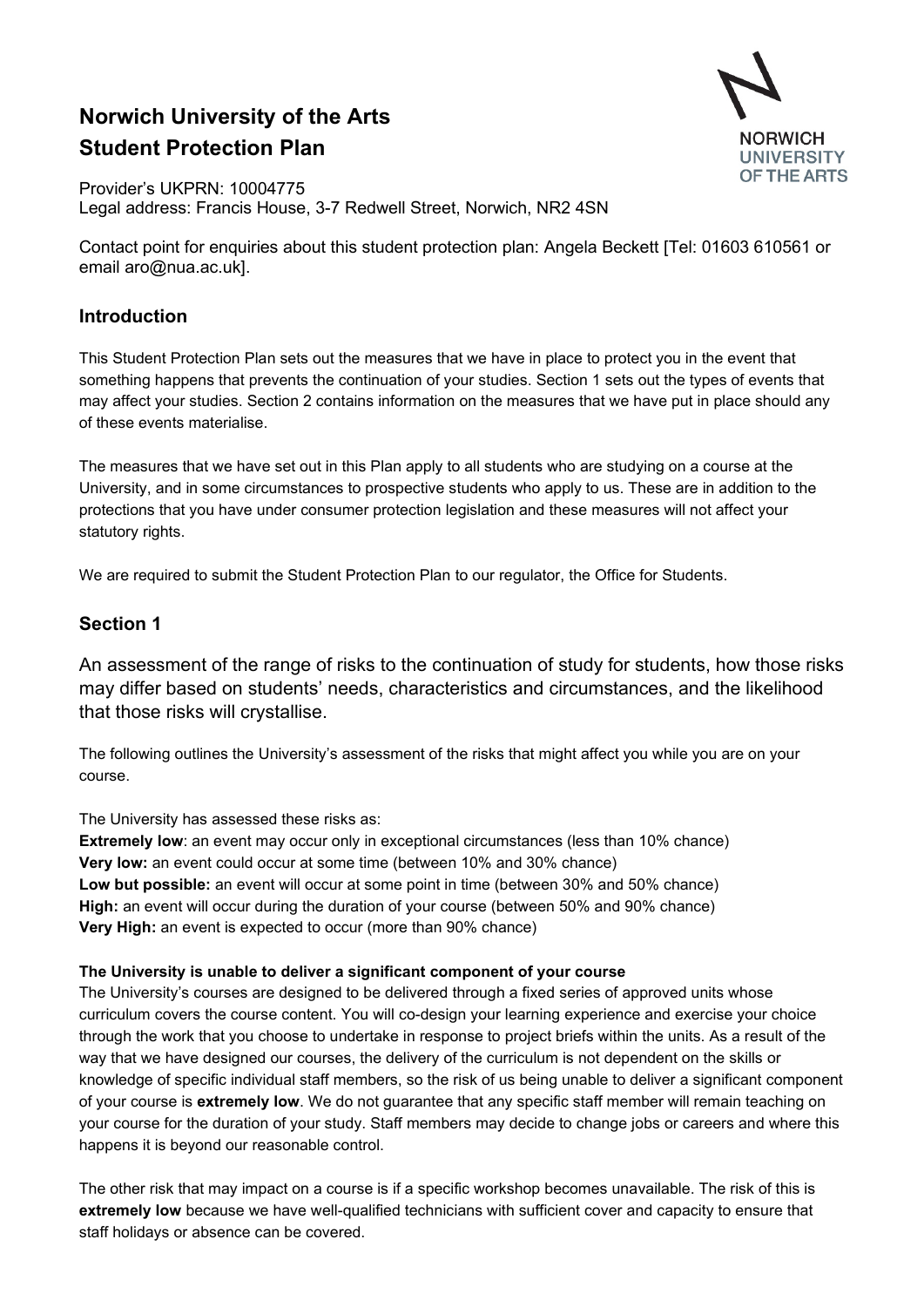### **The University makes substantial material changes to a course**

The University has an Award and Credit Scheme which governs the structure of your course, and a regular and rigorous procedure for approval and periodic review of its academic provision to ensure that courses cannot be changed without formal approval. The University may change components of your course as a result of annual monitoring or periodic review, or in response to feedback from students, staff or creative industry representatives, to ensure that your course remains academically robust and industry relevant and that we can deliver the best student experience for you. Minor changes made through our normal processes are part of our commitment to continuous enhancement and are not covered by this student protection plan. The risk of your course being substantively changed through these processes is **very low**.

### **The University is unable to deliver a course**

The University has a rigorous planning process to ensure that we have the resources and staff to deliver our courses so the risk that we are unable to deliver a course or a programme to students who are studying on it is **extremely low**.

In exceptional circumstances the University may close a course to new entrants if the numbers of prospective students applying to the course is too low to run the course. This is a planned closure and the course would close to new entrants but continue to be delivered to existing students. Over the past three years the University has experienced good application numbers. We have judged the risk of closing a course to new entrants as **very low**.

### **The University has to close a building**

The University's campus buildings are based in Norwich within walking distance of each other and we do not have any separate campuses which could be affected by closure. The risk of us being unable to use one of our buildings is **extremely low** as we maintain our estate to a high standard and ensure that it is properly looked after. We have business continuity plans in place to cover any temporary loss of one or more of our buildings. The risk of us losing possession or ownership of a building on a permanent basis is **extremely low** as we own most of our buildings or have guaranteed occupancy on a long lease. The permanent loss of a building is very unlikely to happen without us having plenty of time to plan for a relocation of your course to a suitable alternative.

### **The University has to stop sponsoring overseas students**

The risk that the University is unable to sponsor overseas students is **very low** as we have a good track record of Tier 4 sponsorship. The University received a positive audit from the UK Visa and Immigration Service in 2012.

### **The University loses its validation for its Postgraduate Research (PGR) Degrees**

The University's Postgraduate Research Degree programme is validated by the University of the Arts London (UAL). We have a strong track record with UAL and consider that the risk of losing our validation is **extremely low**. The last UAL review of our Postgraduate Research provision was completed in May 2018 and the validation partnership was renewed.

### **The University is no longer able to award its degrees**

The risk that the University has its degree awarding powers revoked or varied is **extremely low**. We have a strong track record of assuring the quality of our courses and maintaining our academic standards and we consider that the risk of becoming de-registered or losing our taught degree awarding powers is mitigated through our rigorous quality assurance processes.

### **The University is no longer able to operate**

The risk that the University is unable to operate as a higher education provider and has to close all of its courses is **extremely low**. We have built up a robust level of reserves over the past few years and have relatively modest bank borrowing. We perform strongly on all of the sector's key financial performance indicators.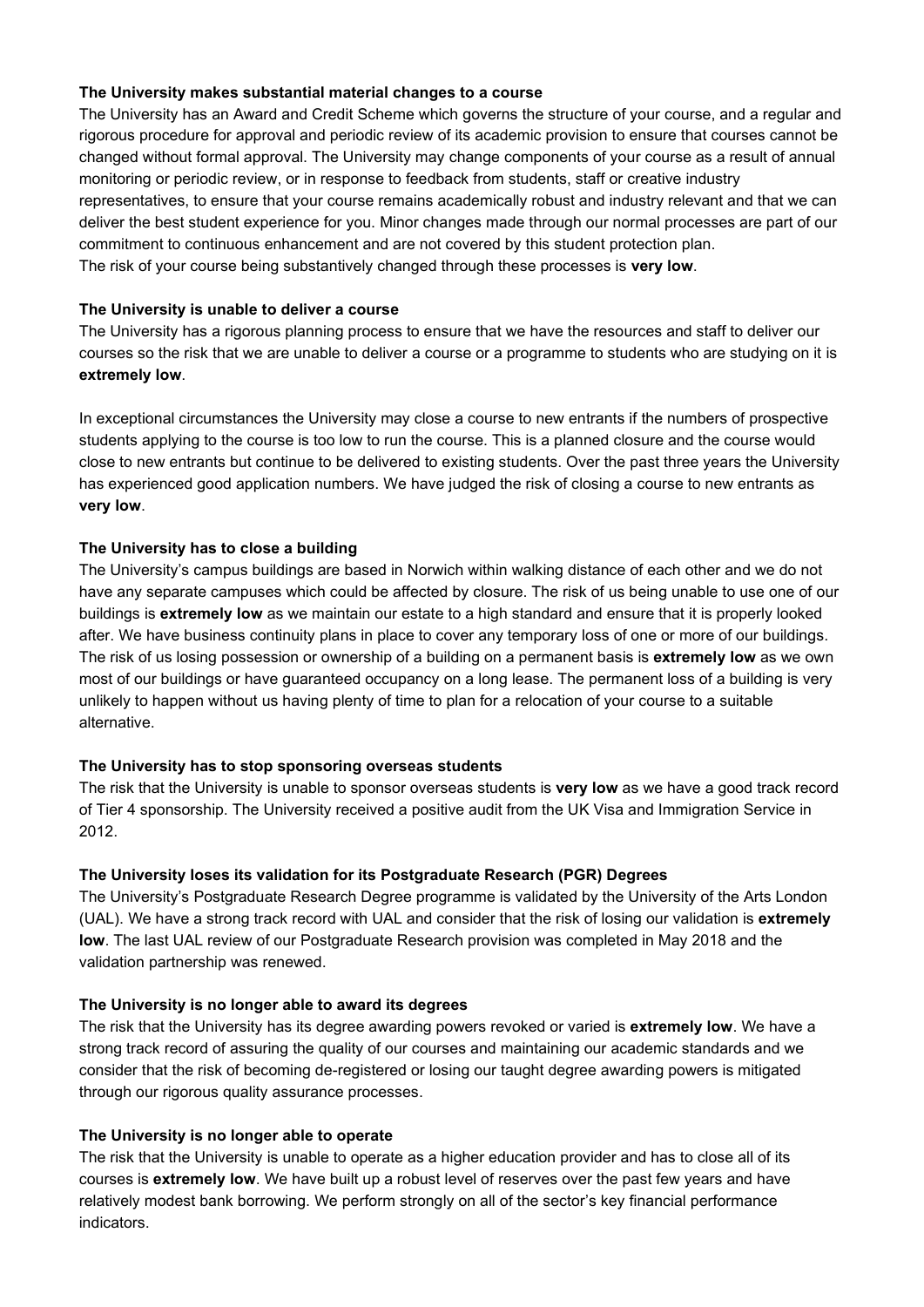# **Section 2**

# The measures that we have put in place to mitigate the risks in Section 1

The University is a member of the UK Arts and Design Institutions Association (UKADIA)<https://ukadia.ac.uk/> and has entered into an agreement with other UKADIA members that in the event that we can no longer offer a particular course, an alternative course will be sought with another UKADIA member. Where students prefer, or need, to stay in the locality of Norwich, we will seek to source an alternative course with a provider in the Eastern Region. We have a long-standing relationship with Anglia Ruskin University and will approach ARU in the first instance to find alternative courses for students who wish to remain in the Eastern Region.

### **If we are unable to deliver a significant component of your course**

In the event that a member of staff leaves, the University has Human Resources policies and procedures in place to recruit new staff or reallocate existing staff with appropriate skills and qualifications to ensure that the delivery of your course is not adversely affected. Existing staff are able to cover academic and technical teaching while the recruitment process is taking place. Where required, the University will make temporary cover appointments such as part-time lecturers or technicians to support specific elements of the course.

If we are unable to cover a specific component of the curriculum at a certain point in time, we will rearrange the delivery of the relevant component and timetable this at a later date to ensure that you receive all relevant teaching for your course. In the event that delivery impacts on the time available for you to prepare for the assessment of your work, we have a procedure that allows the University to grant an extension to your submission deadline that will accommodate the need for extra study time.

In the event that staff take part in industrial action we will make every effort to minimise any disruption to your studies. We will communicate with students and the Students' Union throughout any period of industrial action to ensure that students can raise any concerns directly with us.

### **If we make substantial material changes to a course**

If we make substantial material changes to a course we will ensure that we advise you of the changes, and the reasons for the changes, at the earliest opportunity and that all affected students are given the opportunity to meet with staff to discuss any impact that these changes might have. Students who remain unhappy with the changes will be offered support to transfer to an alternative NUA course, or will be helped to transfer to another course with an alternative provider.

### **If we are unable to deliver a course**

If the University is unable to deliver a course then it will take the following action:

- (i) For students who are already registered on the course, the University will maintain staffing and resources to ensure that students can complete their course. In the exceptional event that we are unable to continue to teach your course, we will speak with you and find you a suitable alternative course either with a UKADIA member institution or with a regional provider.
- (ii) For prospective students who have applied to the course, we will advise you as soon as a decision to close a course has been made and we will offer you an alternative course. In the event that we are unable to offer you a suitable alternative, staff in our Admissions team will help you to find another course with a different provider. If you are applying through UCAS, we will follow the UCAS guidance. If you are applying directly to us (e.g. for a Masters course) we will apply the principles of the UCAS guidance and assist you in finding another course.

### **If we have to close a building**

If the University loses access to a building on a temporary basis, arrangements will be made to relocate your course into another one of our buildings, or to an external location in Norwich. We have good relationships with external companies in Norwich from whom we can rent external accommodation if we needed it.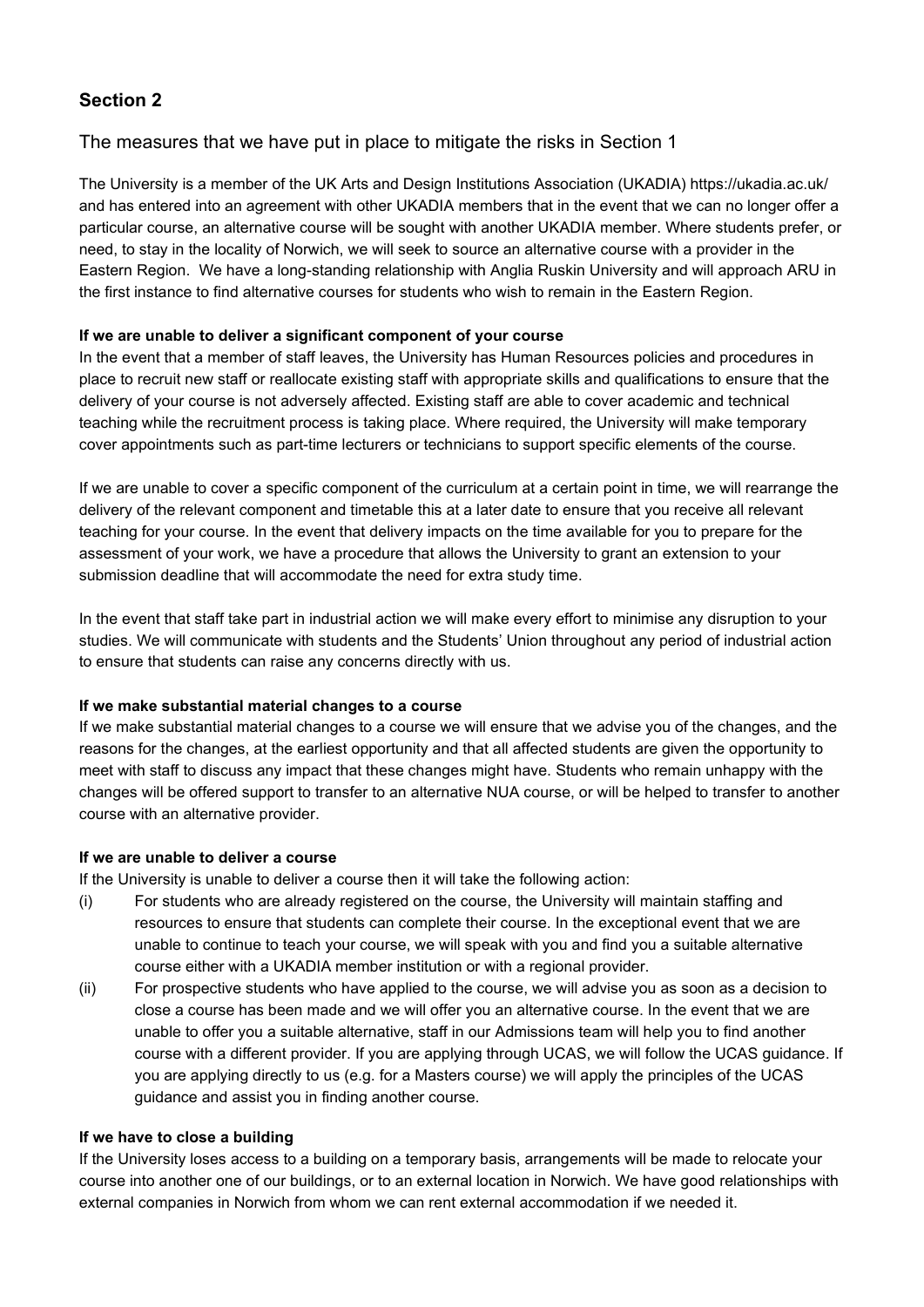If we are unable to use a building on a permanent basis, we will have planned for the relocation of your course to a suitable alternative location.

### **If we are required to stop sponsoring overseas students**

If we are unable to continue to sponsor overseas students, we will contact you and help you to find a suitable alternative course either with a UKADIA member institution or with a local provider.

#### **If we lose our validating partner for Postgraduate Research (PGR) Degrees**

If our validating partner withdraws from the current partnership arrangement, the University will seek a new validating partner to continue its provision. This will be a managed process and affected students will be given prior notification and opportunities to discuss the changes with University staff. The provisions put in place to ensure continuation of study will depend on the terms of the revalidation process. In any event, all students will be given the opportunity to remain on the NUA PGR programme with a new validating partner. Where students do not wish to stay on the NUA programme the University will discuss options with the student(s) on a case by case basis.

#### **If we are no longer able to award our own degrees or to operate**

It is highly unlikely that this risk will materialise, but in the event that it does, we will collaborate with UKADIA member institutions and local providers to find you an alternative course.

## **Refund and Compensation Policy**

Our refund and compensation policy is published on the University's website alongside the terms and conditions and other regulatory documents on the "Apply" sections of the website.

### **How we will communicate this Plan with our students**

This Student Protection Plan will be published on our website and will be located on the "Apply" pages with the terms and conditions and other regulatory documents that form part of our offer. The plan will be published separately for prospective undergraduate, MA and Postgraduate Research students so that all prospective students will be able to locate it where they would expect to find it.

We will also publish this on the University intranet for current students.

We will review our Student Protection Plan through our Student Representatives Group on a bi-annual basis and consider any recommendations for change through our Senior Management Team and Academic Board.

In the event that we need to implement the provisions of this Student Protection Plan we will inform all affected students, or prospective students, by email, and where appropriate, by post.

Students already registered on a course will be offered opportunities to meet with University staff to discuss their circumstances and options. Prospective students will be contacted by a member of our admissions team.

Any specific deadlines for students or prospective students to make decisions about alternative courses will depend on the time of year and the relevant circumstances. All information, including deadlines, will be communicated to students or prospective students in writing. In all events we will ensure that students are given a reasonable amount of time in which to make a decision.

The University will work closely with the Students' Union to ensure that affected students are supported through any changes and given enough information to make informed decisions about their choices.